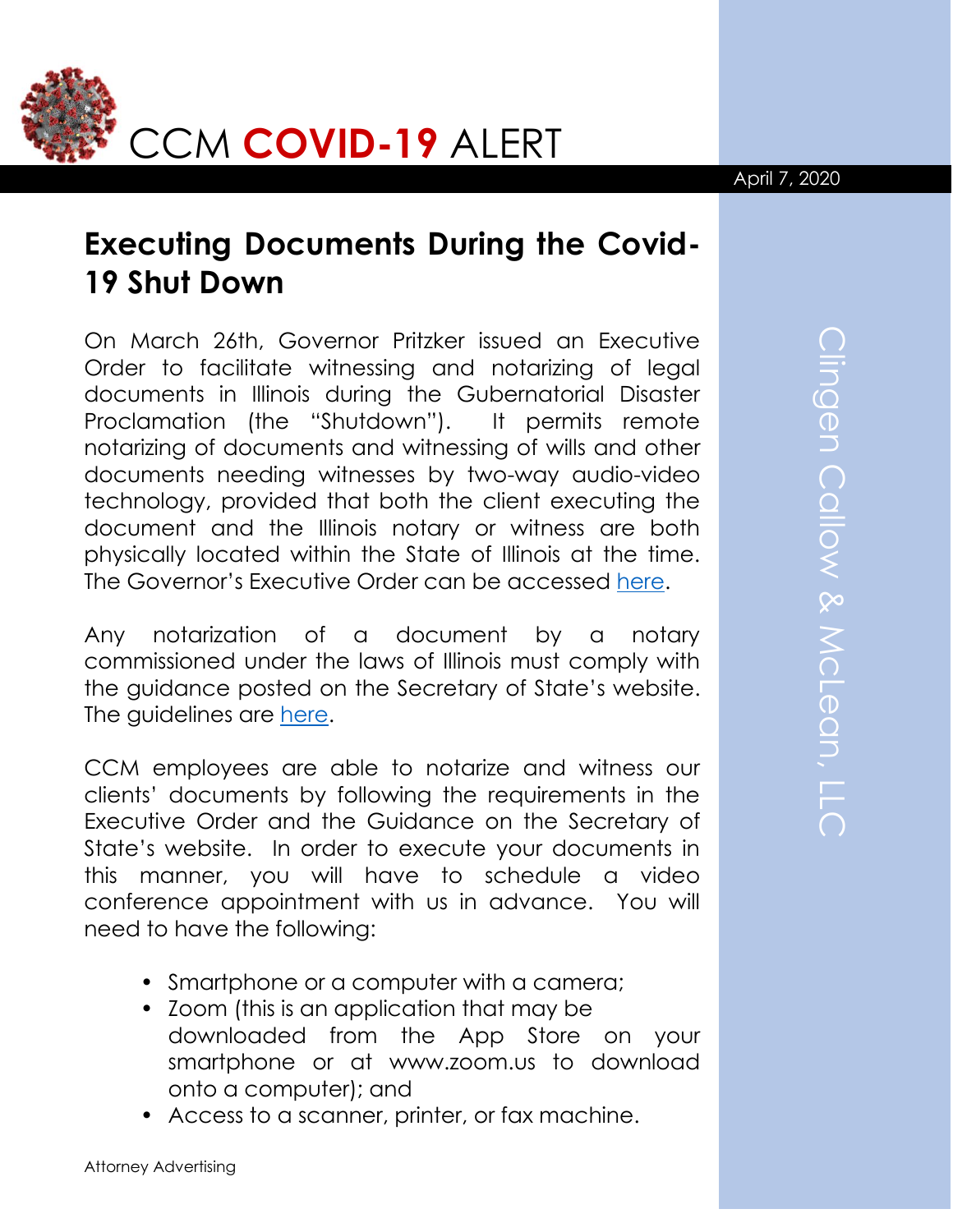You will need to have the full document in your possession. We can arrange to send you a package with execution-ready documents by Federal Express.

To have a document notarized, you must sign the document during a two-way, real time audio-video conference that allows for direct interaction (visual and audio) between the notary or witness and the signer. The connection must be sufficient for the notary to examine the credentials (e.g., driver's license) offered by the signer. The communication must be recorded, and the recording must be kept for at least three years (CCM can store it for you).

During the signing, you will need to do the following:

- State that you are physically in Illinois (the witness/es or notary will need to state the same);
- State the name of the document that you are signing;
- Show each page to the witness/es or notary on the two-way audio-video and initial each page;
- Clearly sign the document so that the witness/es or notary can see you sign and see your signature; and
- After signing, document needs to be emailed or faxed to the witness/notary for their signature.

If you prefer not to use the remote signing procedure, you can execute your documents using detailed instructions that we can provide, along with documents tabbed to indicate where each needs to be signed, witnessed,